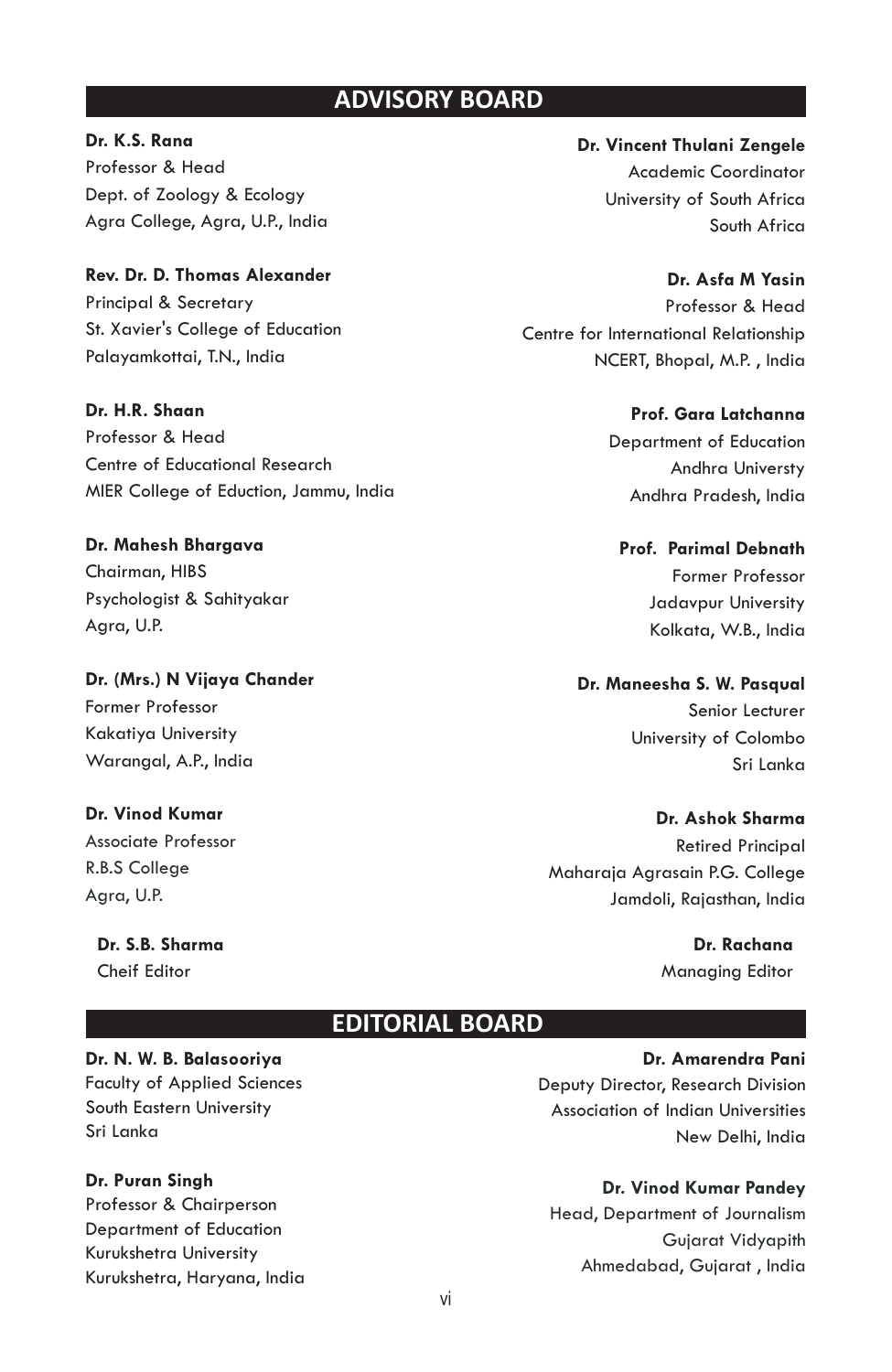**Dr. Veer Pal Singh** Associate Professor NCERT, New Delhi, India

## **Dr. Premlata Maisnam**

HOD, Department of Education Manipur University Manipur, India

#### **Dr. S.L. Swamy**

**Registrar** Indira Gandhi National Tribal University Amarkantak, M.P.

**Dr. Anita Menon** Principal DAV College of Education for Women Amritsar, Punjab, India

**Dr. Mahesh Kumar Gangal** Associate Professor Department of Education Banasthali Vidyapith Banasthali, Rajasthan, India

**Dr. Anshu Lila** Principal Puja College Jaipur, Rajasthan

**Dr. Ashok Parmar** Assistant Professor IASE, Gujarat Vidyapith Ahmedabad, Gujarat

**Dr. K. M. Bhandarkar** Director, Nagpur Region Y.C.M. Open University Maharashtra, India

**Dr. P. K. Sahu** Lecturer in Curriculum Development The University of West Indies

> St. Augustine Trinidad and Tobago

Reader & HOD Department of Languages Arni University, Indora, H.P., India **Dr. Vijay Mehta**

> **Dr. Gunjan Chaturvedi** HOD, Department of English B.D.K. Mahavidyalaya Agra, U.P., India

> > Ferozpur, Punjab, India **Dr. Aradhana** Assistant Professor DAV College for Women

**Dr. Sunita Sayal** Principal M. H. D. College of Education Odhan, Dabwali, Haryana

**Dr. Kamlesh Sahu** Assistant Professor Department of Psychiatric Social Work Institute of Psychiatry (IPGME&R, SSKM Hospital) Kolkata, W.B.

> **Dr. M.C. Alibuhtto** Faculty of Applied Sciences South Eastern University of Sri Lanka Sri Lanka